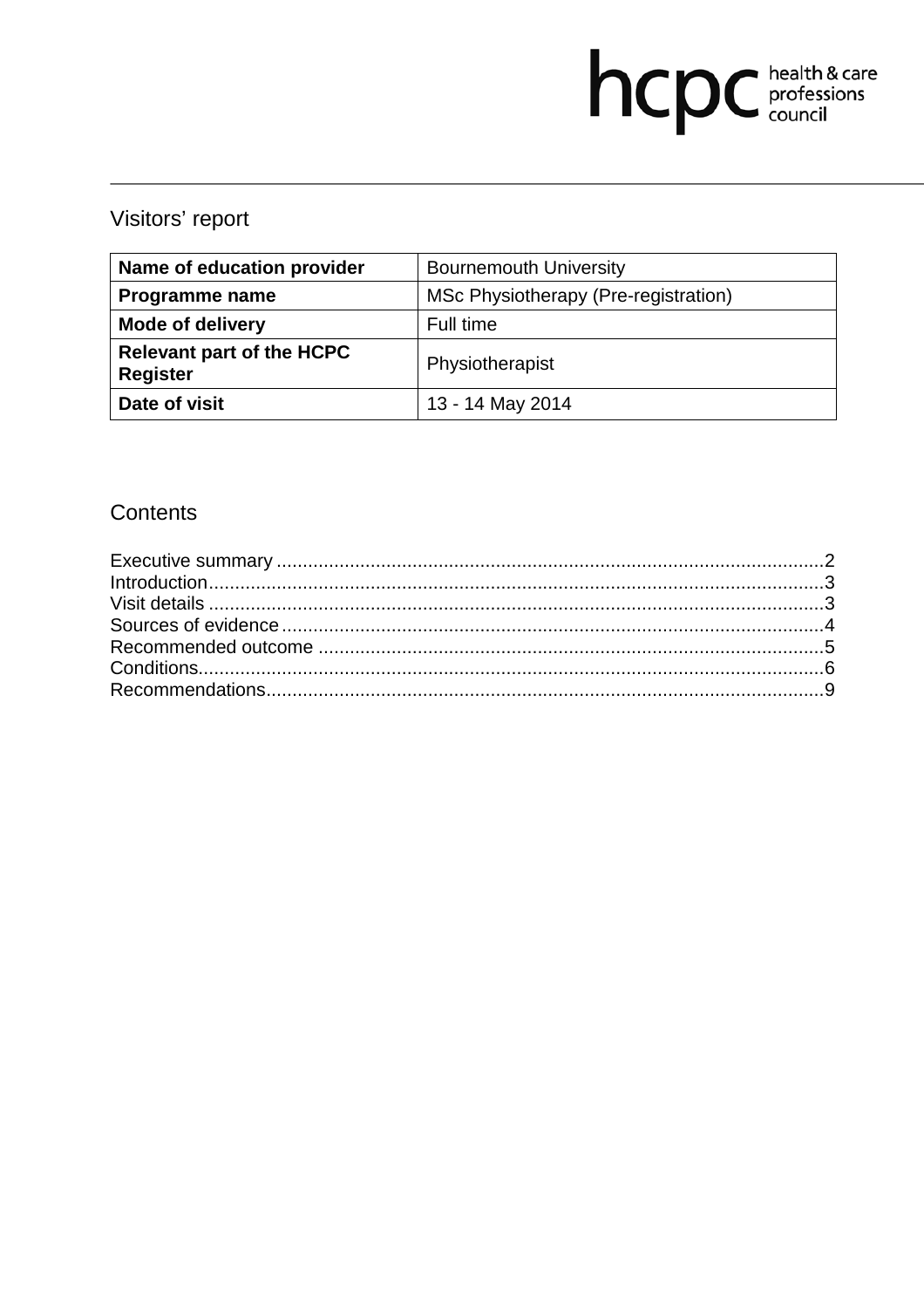#### Executive summary

The Health and Care Professions Council (HCPC) approve educational programmes in the UK which health and care professionals must complete before they can apply to be registered with us. We are a statutory regulator and our main aim is to protect the public. We currently regulate 16 professions. All of these professions have at least one professional title which is protected by law. This means that anyone using the title 'Occupational therapist' must be registered with us. The HCPC keep a register of health and care professionals who meet our standards for their training, professional skills, behaviour and health.

The visitors' report which follows outlines the recommended outcome made by the visitors on the approval of the programme. This recommended outcome was accepted by the Education and Training Committee (Committee) on 26 August 2014. At the Committee meeting, the programme was approved. This means that the education provider has met the conditions outlined in this report and that the programme meets our standards of education and training (SETs) and ensures that those who complete it meet our standards of proficiency (SOPs) for their part of the Register. The programme is now granted open ended approval, subject to satisfactory monitoring.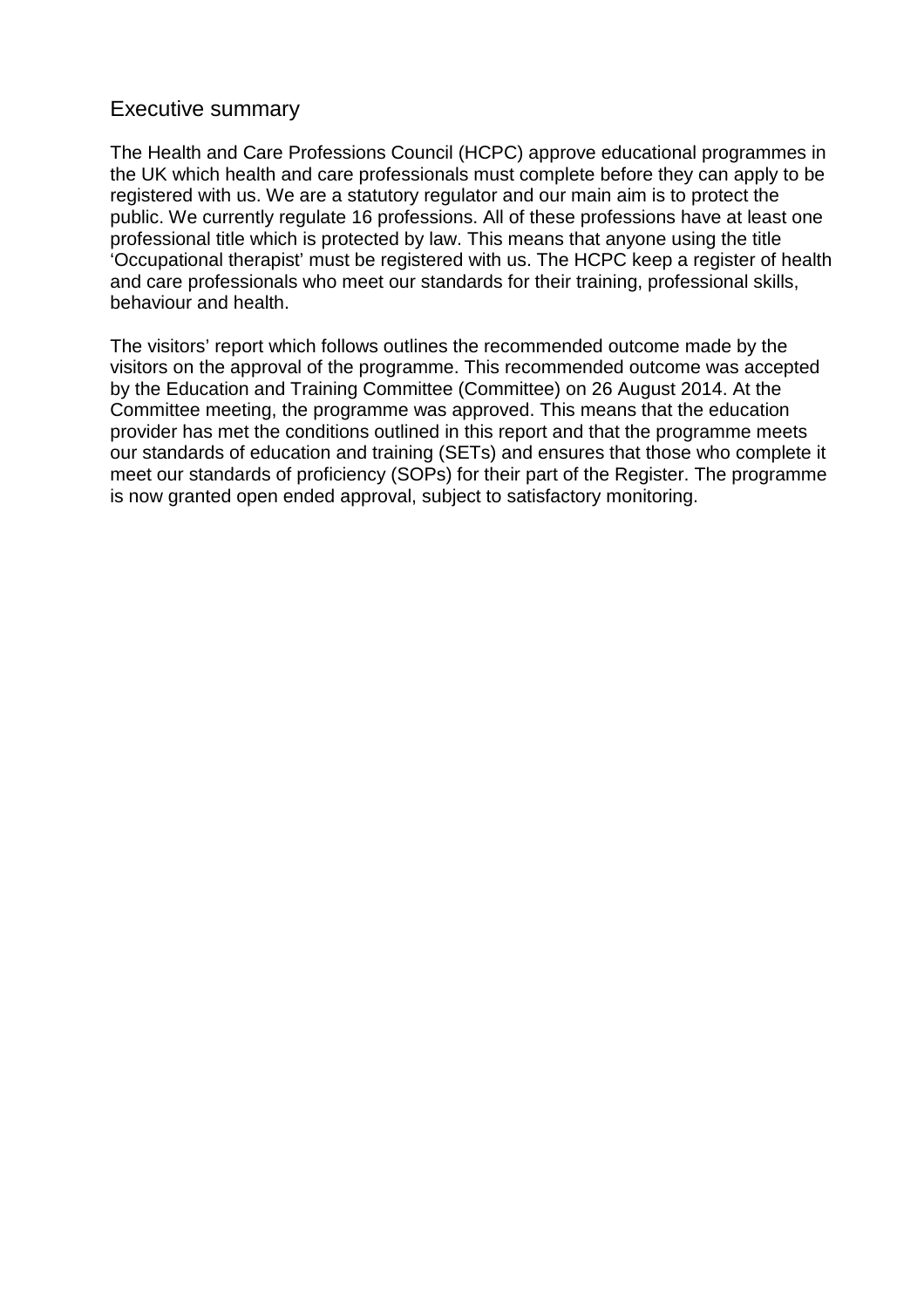### **Introduction**

The HCPC visited the programme at the education provider as it was a new programme which was seeking HCPC approval for the first time. This visit assessed the programme against the standards of education and training (SETs) and considered whether those who complete the programme meet the standards of proficiency (SOPs) for their part of the Register.

This visit was part of a joint event. The education provider and the professional body considered their accreditation of the programme. The education provider, the professional body and the HCPC formed a joint panel, with an independent chair and secretary, supplied by the education provider. The visit also considered the MSc Occupational Therapy (Pre-registration) programme. Whilst the joint panel participated in collaborative scrutiny of the programme and dialogue throughout the visit; this report covers the HCPC's recommendations on the programme only. As an independent regulatory body, the HCPC's recommended outcome is independent and impartial and based solely on the HCPC's standards. Separate reports, produced by the education provider and the professional body outline their decisions on the programmes' status.

| Name of HCPC visitors and profession         | Claire Brewis (Occupational therapist)<br>Jo Jackson (Physiotherapist)                                                                                                                                                                            |
|----------------------------------------------|---------------------------------------------------------------------------------------------------------------------------------------------------------------------------------------------------------------------------------------------------|
| HCPC executive officer (in attendance)       | Louise Devlin                                                                                                                                                                                                                                     |
| Proposed student numbers                     | 8 per cohort per year                                                                                                                                                                                                                             |
| Proposed start date of programme<br>approval | February 2015                                                                                                                                                                                                                                     |
| Chair                                        | <b>Catherine Symonds (Bournemouth</b><br>University)                                                                                                                                                                                              |
| Secretary                                    | Lianne Hutchings (Bournemouth University)                                                                                                                                                                                                         |
| Members of the joint panel                   | Sherry Jeary (Internal Panel Member)<br>Elaine Ballantyne (External Panel Member)<br>Jane Morris (External Panel Member)<br>Jennifer Duthie (Chartered Society of<br>Physiotherapy)<br>Sarah Chipperfield (Chartered Society of<br>Physiotherapy) |

#### Visit details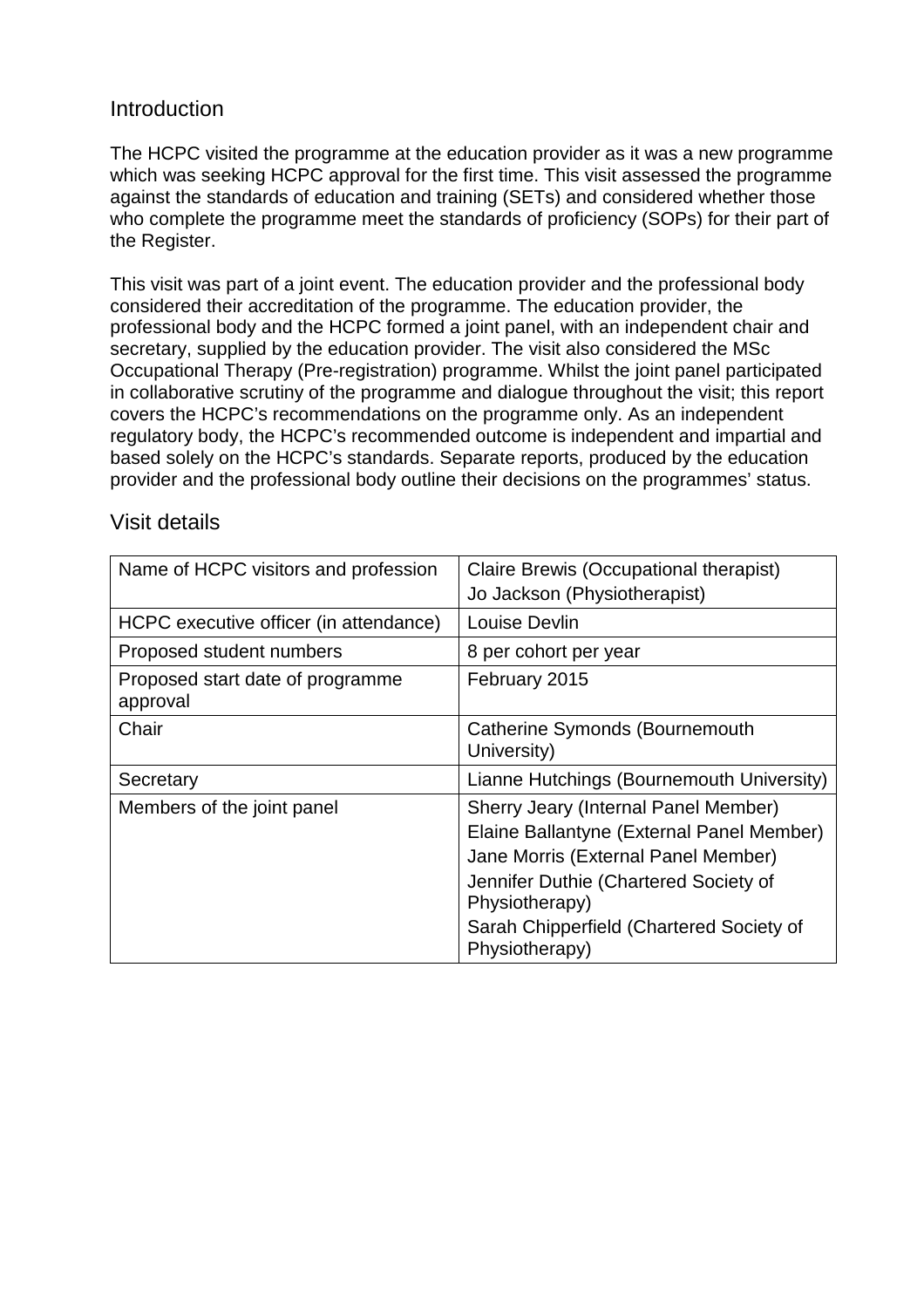# Sources of evidence

Prior to the visit the HCPC reviewed the documentation detailed below, sent by the education provider:

|                                                                                       | Yes | No. | N/A |
|---------------------------------------------------------------------------------------|-----|-----|-----|
| Programme specification                                                               |     |     |     |
| Descriptions of the modules                                                           |     |     |     |
| Mapping document providing evidence of how the<br>education provider has met the SETs |     |     |     |
| Mapping document providing evidence of how the<br>education provider has met the SOPs |     |     |     |
| Practice placement handbook                                                           |     |     |     |
| Student handbook                                                                      |     |     |     |
| Curriculum vitae for relevant staff                                                   |     |     |     |
| External examiners' reports from the last two years                                   |     |     |     |

The HCPC did not review external examiners' reports prior to the visit as there is currently no external examiner reports as the programme is new.

During the visit the HCPC saw the following groups or facilities:

|                                                                                                  | Yes | No. | N/A |
|--------------------------------------------------------------------------------------------------|-----|-----|-----|
| Senior managers of the education provider with<br>responsibility for resources for the programme |     |     |     |
| Programme team                                                                                   |     |     |     |
| Placements providers and educators / mentors                                                     |     |     |     |
| <b>Students</b>                                                                                  |     |     |     |
| Learning resources                                                                               |     |     |     |
| Specialist teaching accommodation<br>(eg specialist laboratories and teaching rooms)             |     |     |     |

The HCPC met with students from the BSc (Hons) Physiotherapy programme as the programme seeking approval currently does not have any students enrolled on it.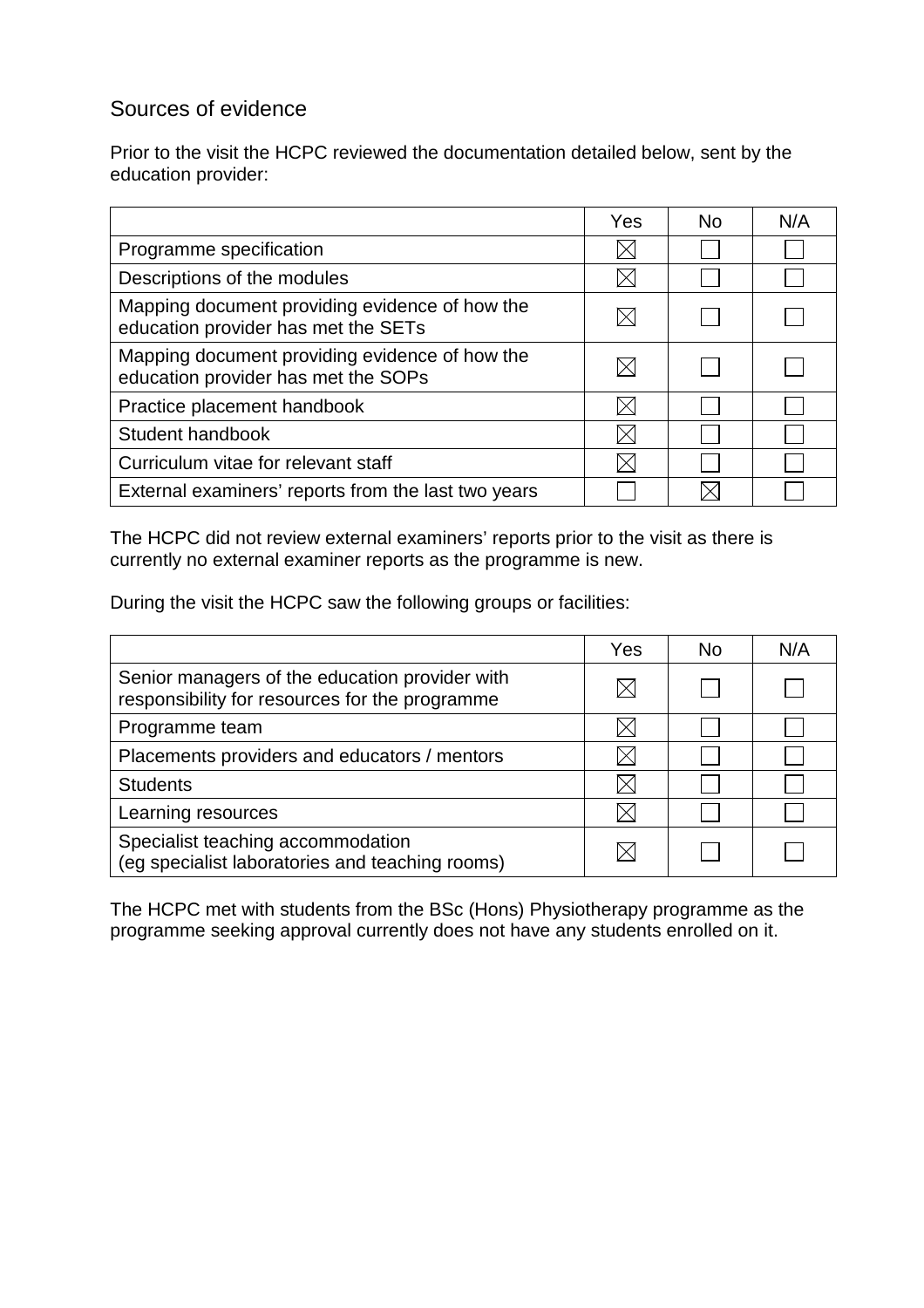#### Recommended outcome

To recommend a programme for approval, the visitors must be assured that the programme meets all of the standards of education and training (SETs) and that those who complete the programme meet our standards of proficiency (SOPs) for their part of the Register.

The visitors agreed to recommend to the Education and Training Committee that a number of conditions are set on the programme, all of which must be met before the programme can be approved.

The visitors agreed that 51 of the SETs have been met and that conditions should be set on the remaining six SETs.

Conditions are requirements that the education provider must meet before the programme can be recommended for approval. Conditions are set when certain standards of education and training have not been met or there is insufficient evidence of the standard being met.

The visitors also made a recommendation for the programme.

Recommendations are observations on the programme or education provider which do not need to be met before the programme is recommended for approval. Recommendations are normally set to encourage further enhancements to the programme and are normally set when it is felt that the particular standard of education and training has been met at, or just above the threshold level.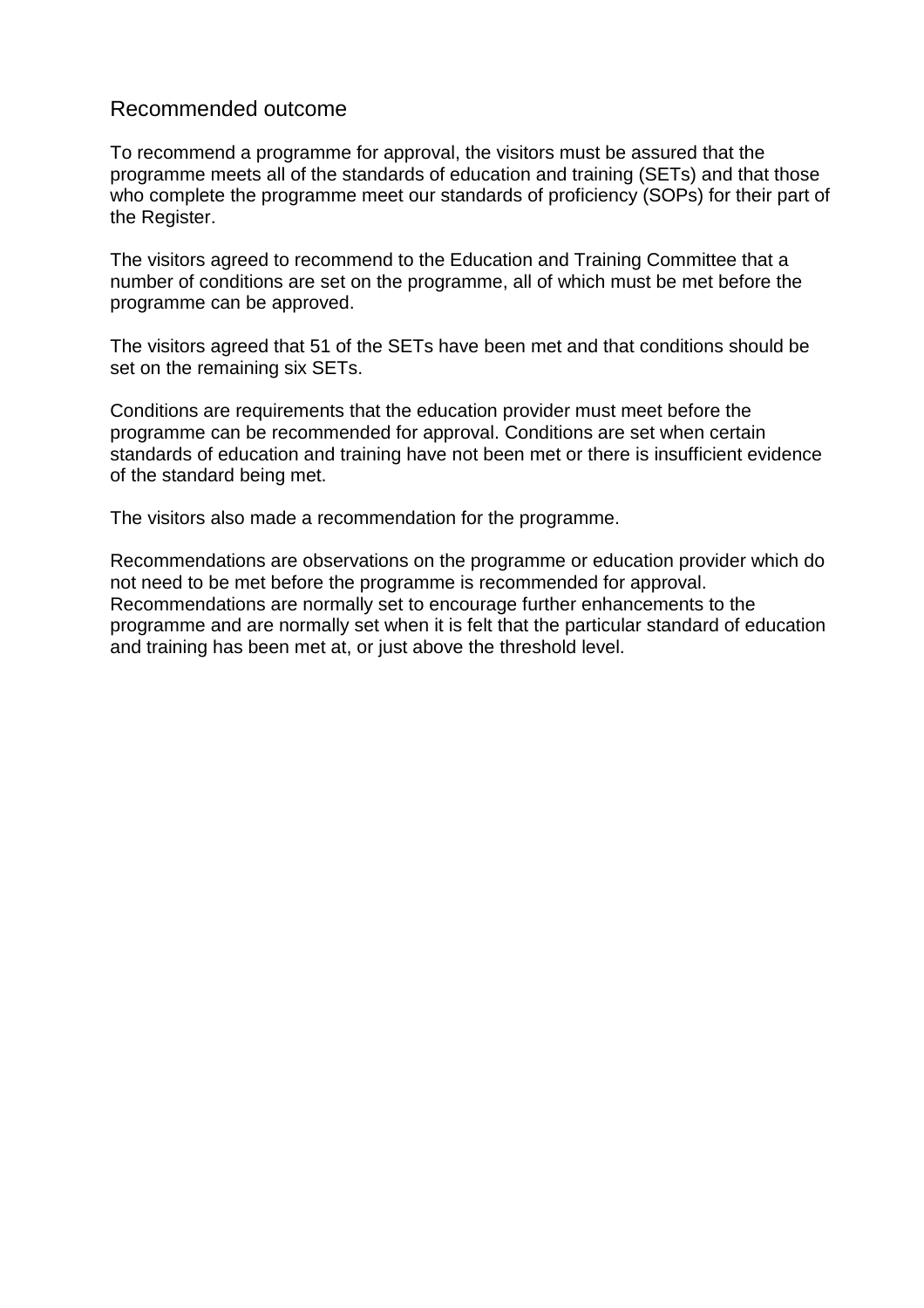# **Conditions**

#### **2.1 The admissions procedures must give both the applicant and the education provider the information they require to make an informed choice about whether to take up or make an offer of a place on a programme.**

**Condition:** The education provider must provide further evidence of the information that will be provided to potential applicants of the programme, to ensure that they are able to make an informed choice regarding whether to apply.

**Reason:** In the documentation provided the visitors saw references to admissions requirements in the Programme specification (page 20). In discussion with the programme team, the visitors noted that the admissions materials have not yet been developed. It is planned that potential applicants will be given information through the education provider website, and information provided at open days. The visitors require further evidence that key information will be provided to potential applicants including:

- the requirement for a criminal convictions check, and whether students will be expected to pay for this;
- required health checks;
- English language requirements; and
- information regarding the structure of the programme.

This will ensure that applicants are given the information they require to make an informed choice about whether to take up an offer of a place on the programme.

#### **2.5 The admissions procedures must apply selection and entry criteria, including appropriate academic and / or professional entry standards.**

**Condition:** The education provider must provide further evidence of the entry requirements for the programme, and how these will be communicated to potential applicants.

**Reason:** From a review of the admissions information in the Programme specification (page 20), the visitors could not see what the academic entry requirements are for the programme. The visitors also could not see how applicants will be made aware of if a previous degree would have to be in a related subject area, or would have to be research related. At the visit, the programme team also discussed the importance of recognising non-academic experiences that applicants may have. From the documentation it was not clear what type of experience would be considered, and how applicants would be informed of this. The visitors therefore require further evidence to demonstrate what the entry requirements are for the programme, and how these will be communicated to potential applicants.

#### **3.8 The resources to support student learning in all settings must be effectively used.**

**Condition:** The education provider must ensure that all programme documentation is updated so that it is reflective of the HCPC's requirements.

**Reason:** From a review of the programme documentation, the visitors noted references to an HCPC requirement of a minimum of 1000 hours of supervised placement learning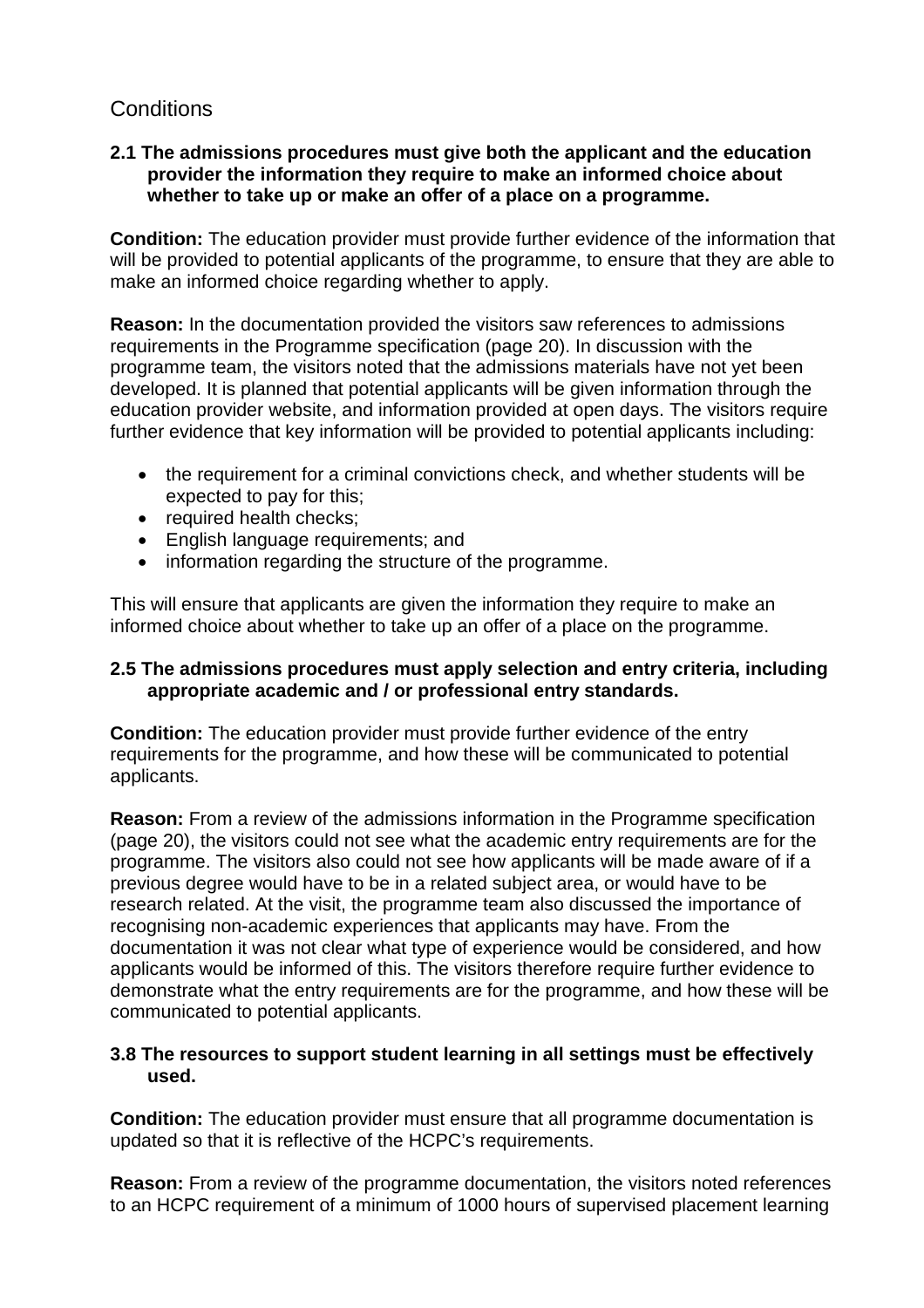(Programme specification, page 16). The HCPC does not state a minimum requirement for placement hours, and therefore all programme documentation must be reviewed to ensure that the requirements of the HCPC are accurately reflected. The visitors also noted reference to the HCPC's regulation of 13 professions (Programme handbook, page 8). The HCPC currently regulates 16 professions, so this should be updated to ensure that the HCPC is accurately reflected. Finally, the visitors noted in the Programme specification, that "students who successfully complete the programme will gain both an academic award (MSc) and be eligible for professional registration as a Physiotherapist with the Chartered Society of Physiotherapy (CSP) and HCPC" (page 5). Upon completion of the programme, students will be eligible to apply for registration with the HCPC, as registration is subject to a criminal conviction and health check. This should therefore be amended to reflect this.

#### **3.14 Where students participate as service users in practical and clinical teaching, appropriate protocols must be used to obtain their consent.**

**Condition:** The education provider must provide evidence that there are appropriate protocols in place to obtain students' consent when they are acting as service users in practical teaching.

**Reason:** At the visit, the visitors were provided with a release form, informing students that they may be required to take part in a focus group, or in a filmed session. However, from a review of the documentation the visitors noted that there was not a process by which students would be able to give their consent when acting as service users in practical teaching. The visitors also could not see how students were formally told about the risk of physical or emotional distress through participating in these activities, and any impact on their academic progression if they chose to opt out of participating. The visitors therefore require further evidence of how students on the programme will be able to give informed consent to participate in practical teaching, when they are acting as service users.

#### **6.2 All assessments must provide a rigorous and effective process by which compliance with external-reference frameworks can be measured.**

**Condition:** The education provider must provide further evidence of how students are assessed at Masters level, and therefore that the programme is compliant with the Framework for Higher Education Qualifications (FHEQ).

**Reason:** From a review of the SETs mapping document provided, the visitors noted that the evidence to meet this standard referred to the Programme specification (section 8.2) and the Briefing and Resources document (section 2.8). Upon reviewing this information, the visitors could not see evidence of assessment guidelines or criteria. As such, it was not clear how the programme team will ensure that students will be assessed at Masters level, and therefore ensure compliance with external-reference frameworks, namely the Framework for Higher Education Qualifications (FHEQ). The visitors therefore require further evidence of the assessment guidelines or criteria that will be used to assess students at Masters level, to ensure that this standard can be met.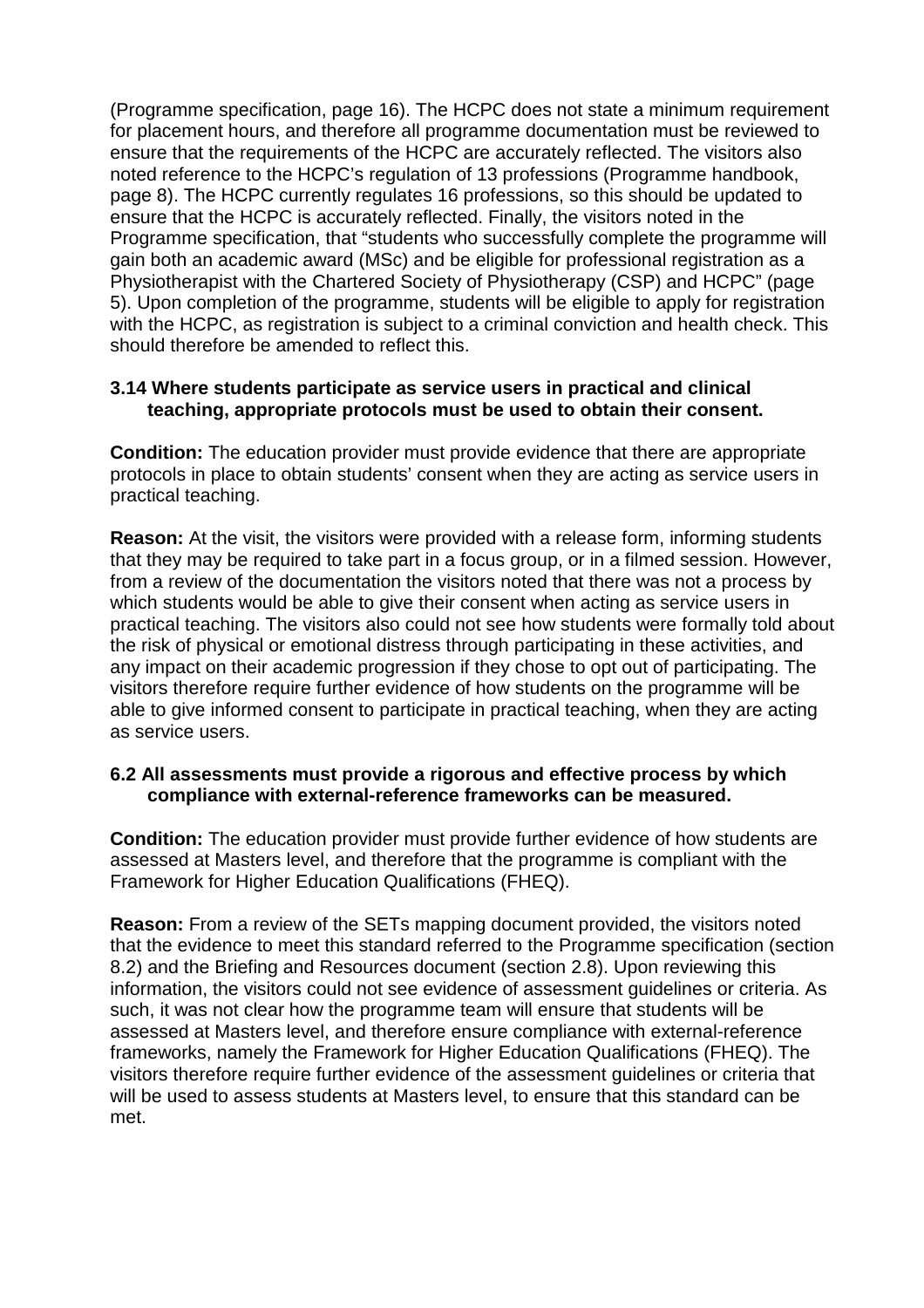#### **6.4 Assessment methods must be employed that measure the learning outcomes.**

**Condition:** The education provider must provide further information regarding the assessment methods for the programme, to ensure that they successfully measure the learning outcomes.

**Reason:** From a review of the documentation provided, the visitors noted that the unit directory referred to the type of assessment that each unit will be assessed by, for example in the 'Skills for Therapy Practice' unit; "ILOs 1-6 will be assessed by 100% coursework" (page 5). However, the visitors were not provided with any further detail of what the coursework, or other assessment methods would be comprised of, and therefore further evidence of the content of each chosen assessment method is required to ensure that they successfully measure the intended learning outcomes of each unit.